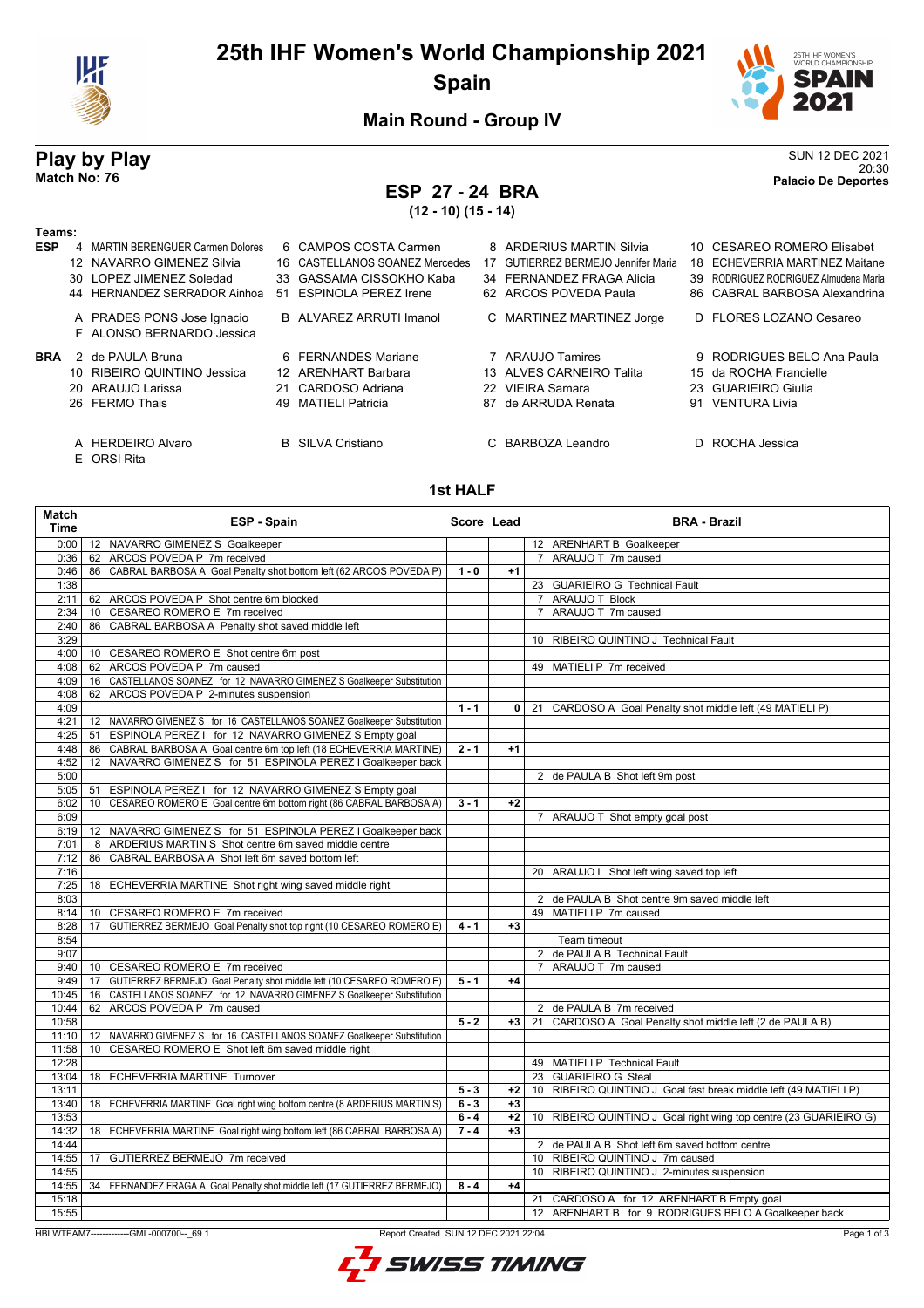



# **Main Round - Group IV**

### **Play by Play** SUN 12 DEC 2021 20:30 **Match No: 76 Palacio De Deportes**

**ESP 27 - 24 BRA (12 - 10) (15 - 14)**

**1st HALF**

| Match<br><b>Time</b> | ESP - Spain                                                             | Score Lead |      | <b>BRA - Brazil</b>                                              |
|----------------------|-------------------------------------------------------------------------|------------|------|------------------------------------------------------------------|
| 15:54                |                                                                         | $8 - 5$    | $+3$ | 2 de PAULA B Goal breakthrough bottom right                      |
| 16:07                | 17 GUTIERREZ BERMEJO Shot left wing post                                |            |      |                                                                  |
| 16:20                |                                                                         |            |      | 9 RODRIGUES BELO A for 12 ARENHART B Empty goal                  |
| 16:45                | 86 CABRAL BARBOSA A Steal                                               |            |      | 2 de PAULA B Turnover                                            |
| 16:53                | CABRAL BARBOSA A Goal empty goal middle right<br>86                     | $9 - 5$    | $+4$ |                                                                  |
| 17:13                |                                                                         |            |      | 12 ARENHART B for 10 RIBEIRO QUINTINO J Goalkeeper back          |
| 17:29                |                                                                         | $9 - 6$    | $+3$ | 2 de PAULA B Goal centre 9m bottom left (49 MATIELI P)           |
| 18:05                | 62 ARCOS POVEDA P Shot right 6m saved bottom right                      |            |      |                                                                  |
| 18:17                | GASSAMA CISSOKHO K Goal right 6m bottom left<br>33                      | $10 - 6$   | $+4$ |                                                                  |
| 18:42                |                                                                         |            |      | 21 CARDOSO A Shot right wing saved top right                     |
| 18:50                | 62 ARCOS POVEDA P Goal breakthrough bottom left                         | $11 - 6$   | $+5$ |                                                                  |
| 19:03                | 17 GUTIERREZ BERMEJO 7m caused                                          |            |      | 9 RODRIGUES BELO A 7m received                                   |
| 19:10                | 16 CASTELLANOS SOANEZ for 12 NAVARRO GIMENEZ S Goalkeeper Substitution  |            |      |                                                                  |
| 19:22                |                                                                         | $11 - 7$   | +4   | 21 CARDOSO A Goal Penalty shot bottom right (9 RODRIGUES BELO A) |
| 19:39                | 12 NAVARRO GIMENEZ S for 16 CASTELLANOS SOANEZ Goalkeeper Substitution  |            |      |                                                                  |
| 19:58                | <b>GUTIERREZ BERMEJO Technical Fault</b><br>17                          |            |      |                                                                  |
| 20:27                |                                                                         | $11 - 8$   | $+3$ | 6 FERNANDES M Goal centre 9m top right (49 MATIELI P)            |
| 20:44                | 33 GASSAMA CISSOKHO K Shot centre 6m saved middle right                 |            |      |                                                                  |
| 21:53                |                                                                         |            |      | 49 MATIELI P Shot right wing saved top right                     |
| 22:11                | Team timeout                                                            |            |      |                                                                  |
| 22:32                | ESPINOLA PEREZ   Technical Fault<br>51                                  |            |      |                                                                  |
| 22:43                |                                                                         |            |      | 9 RODRIGUES BELO A Shot right 6m missed                          |
| 23:03                | ESPINOLA PEREZ   Goal right 6m middle left (34 FERNANDEZ FRAGA A)<br>51 | $12 - 8$   | $+4$ |                                                                  |
| 23:39                |                                                                         | $12 - 9$   | $+3$ | 9 RODRIGUES BELO A Goal left 9m top left (7 ARAUJO T)            |
| 24:22                | MARTIN BERENGUER C Shot left 6m saved top left<br>4                     |            |      |                                                                  |
| 24:55                |                                                                         |            |      | 6 FERNANDES M Shot left 9m missed                                |
| 25:46                | 6 CAMPOS COSTA C Shot right 6m missed                                   |            |      |                                                                  |
| 26:14                |                                                                         |            |      | 6 FERNANDES M Shot left 6m saved middle left                     |
| 26:24                | 17 GUTIERREZ BERMEJO Shot left wing post                                |            |      |                                                                  |
| 26:53                |                                                                         | $12 - 10$  | $+2$ | 2 de PAULA B Goal breakthrough bottom left                       |
| 27:24                | ESPINOLA PEREZ I Shot centre 6m missed<br>51                            |            |      |                                                                  |
| 27:49                |                                                                         |            |      | 12 ARENHART B Shot centre 9m saved middle centre                 |
| 27:59                | 6 CAMPOS COSTA C 7m received                                            |            |      | 7 ARAUJO T 7m caused                                             |
| 28:10                |                                                                         |            |      | 87 de ARRUDA R for 12 ARENHART B Goalkeeper Substitution         |
| 28:07                | MARTIN BERENGUER C Penalty shot saved middle right<br>4                 |            |      |                                                                  |
| 28:31                |                                                                         |            |      | 12 ARENHART B for 87 de ARRUDA R Goalkeeper Substitution         |
| 28:47                |                                                                         |            |      | 9 RODRIGUES BELO A Shot left 6m saved bottom left                |
| 29:40                | <b>ESPINOLA PEREZ   Block</b><br>51                                     |            |      | 91 VENTURA L Shot left 9m blocked                                |
|                      |                                                                         |            |      |                                                                  |

#### **2nd HALF**

| <b>Match</b><br><b>Time</b>                                                                  | ESP - Spain                                                                      | Score Lead |      |    | <b>BRA - Brazil</b>                                   |
|----------------------------------------------------------------------------------------------|----------------------------------------------------------------------------------|------------|------|----|-------------------------------------------------------|
| 30:00                                                                                        | 12 NAVARRO GIMENEZ S Goalkeeper                                                  |            |      |    | 12 ARENHART B Goalkeeper                              |
| 30:33                                                                                        |                                                                                  | $12 - 11$  | $+1$ |    | ARAUJO T Goal centre 6m middle left (2 de PAULA B)    |
| 31:55                                                                                        | 86 CABRAL BARBOSA A Shot left 9m post                                            |            |      |    |                                                       |
| 32:29                                                                                        |                                                                                  | $12 - 12$  | 0    |    | 23 GUARIEIRO G Goal right 6m top left (2 de PAULA B)  |
| 32:36                                                                                        | 8 ARDERIUS MARTIN S Goal breakthrough top right                                  | $13 - 12$  | $+1$ |    |                                                       |
| 33:39                                                                                        |                                                                                  |            |      |    | 20 ARAUJO L Shot left wing saved bottom left          |
| 33:48                                                                                        | 4 MARTIN BERENGUER C Goal right wing bottom right (62 ARCOS POVEDA P)            | $14 - 12$  | $+2$ |    |                                                       |
| 34:19                                                                                        |                                                                                  | $14 - 13$  | $+1$ |    | 2 de PAULA B Goal centre 9m middle right              |
| 35:38                                                                                        | 86<br>CABRAL BARBOSA A Goal left 9m top right (8 ARDERIUS MARTIN S)              | $15 - 13$  | $+2$ |    |                                                       |
| 36:21                                                                                        | ARCOS POVEDA P 2-minutes suspension<br>62                                        |            |      |    |                                                       |
| 36:43                                                                                        |                                                                                  | $15 - 14$  | $+1$ | 21 | CARDOSO A Goal right wing bottom right (49 MATIELI P) |
| 37:06                                                                                        | 8 ARDERIUS MARTIN S for 12 NAVARRO GIMENEZ S Empty goal                          |            |      |    |                                                       |
| 37:34                                                                                        | MARTIN BERENGUER C Goal right wing top left (86 CABRAL BARBOSA A)                | $16 - 14$  | $+2$ |    |                                                       |
| 37:38                                                                                        | NAVARRO GIMENEZ S for 39 RODRIGUEZ RODRIGUE Goalkeeper back<br>$12 \overline{ }$ |            |      |    |                                                       |
| 38:10                                                                                        |                                                                                  | $16 - 15$  | $+1$ |    | 2 de PAULA B Goal right 9m bottom right               |
| 38:18                                                                                        | RODRIGUEZ RODRIGUE for 12 NAVARRO GIMENEZ S Empty goal<br>39                     |            |      |    |                                                       |
| 38:25                                                                                        | NAVARRO GIMENEZ S for 62 ARCOS POVEDA P Goalkeeper back<br>12                    |            |      |    |                                                       |
| 38:33                                                                                        | LOPEZ JIMENEZ S Goal left wing bottom right (8 ARDERIUS MARTIN S)<br>30          | $17 - 15$  | $+2$ |    |                                                       |
| 38:51                                                                                        |                                                                                  |            |      |    | 9 RODRIGUES BELO A Technical Fault                    |
| 40:02                                                                                        | 86<br>CABRAL BARBOSA A Goal breakthrough middle right                            | $18 - 15$  | $+3$ |    |                                                       |
| 40:02                                                                                        |                                                                                  |            |      | 49 | MATIELI P 2-minutes suspension                        |
| 40:20                                                                                        |                                                                                  |            |      |    | 2 de PAULA B for 12 ARENHART B Empty goal             |
| 40:38                                                                                        |                                                                                  |            |      |    | 12 ARENHART B for 20 ARAUJO L Goalkeeper back         |
| 40:36                                                                                        |                                                                                  | $18 - 16$  | $+2$ |    | 22 VIEIRA S Goal right 9m middle left                 |
| 41:26                                                                                        | 39<br>RODRIGUEZ RODRIGUE Technical Fault                                         |            |      |    |                                                       |
| 41:35                                                                                        |                                                                                  |            |      | 20 | ARAUJO L for 12 ARENHART B Empty goal                 |
| HBLWTEAM7-------------GML-000700-- 69 1<br>Page 2 of<br>Report Created SUN 12 DEC 2021 22:04 |                                                                                  |            |      |    |                                                       |